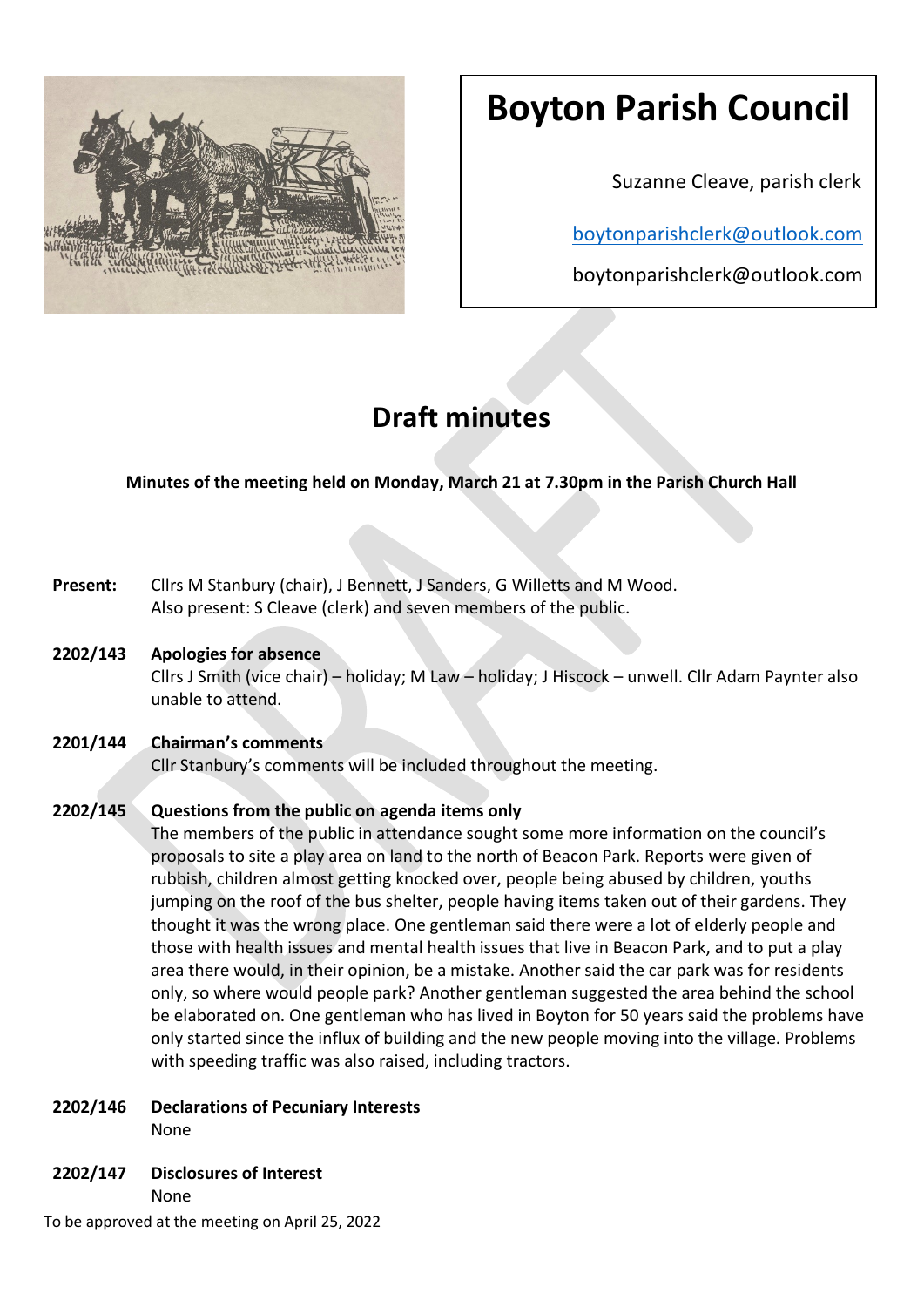### **2202/148 Minutes of previous meeting**

The minutes of the meeting held on **February 21, 2022** were amended (item 2022/134 to change the word potholes for passing places and to remove that Cllr Smith asked if it was maintenance or a project, and item 2022/140 change Braggs Hill/Tala Hill to Underlane) and approved as being accurate and were then signed by the chairman.

**Proposed: Cllr Wood Seconded: Cllr Bennett Votes: Unanimous** 

### **2202/149 Clerk's report**

The clerk's report was noted by councillors.

### **2022/150 Planning**

**a: Applications** None

### **b: Decisions**

Planning decisions were noted:

PA21/12323 Recladding of existing agricultural building to replace Yorkshire boarding with box profile steel sheeting. Existing agricultural building, Higher Silverlands Farm, Boyton for Mr Lindsay Ellacott – APPROVED (with conditions).

PA22/00294 Ground floor gable extension to kitchen. Sutton Cottage, Boyton for Mr K Little – APPROVED (with conditions).

### **c. Other**

None

#### **2022/151 Finance**

**a.** The bank reconciliation was presented and accepted **b. It was resolved** to make the following payments:

| Payee                  | <b>Details</b>      | Reference  | <b>Amount</b> |
|------------------------|---------------------|------------|---------------|
| Suzanne Cochrane       | Clerk wages         | Cheque 850 | £315.36       |
|                        | (March)             |            |               |
| <b>PAYE</b>            | March               | Cheque 851 | £78.80        |
| <b>Martin Stanbury</b> | Indeed advert       | Cheque 852 | £161.19       |
| Martin Ashley &        | Grass cutting x 6   | Cheque 853 | £288.00       |
| Son                    |                     |            |               |
| Suzanne Cochrane       | Printing, paper and | Cheque 854 | £19.44        |
|                        | stamps and mileage  |            |               |
| Autospeed Watch        | Speed monitoring    | Cheque 855 | £12.00        |
| Limited                | unit repairs        |            |               |

**Proposed: Cllr Wood Seconded: Cllr Sanders Votes: Unanimous** 

\* Councillors briefly discussed the budget. The clerk to send the existing budget sheets to all councillors.

#### **2022/152 Grass cutting contract**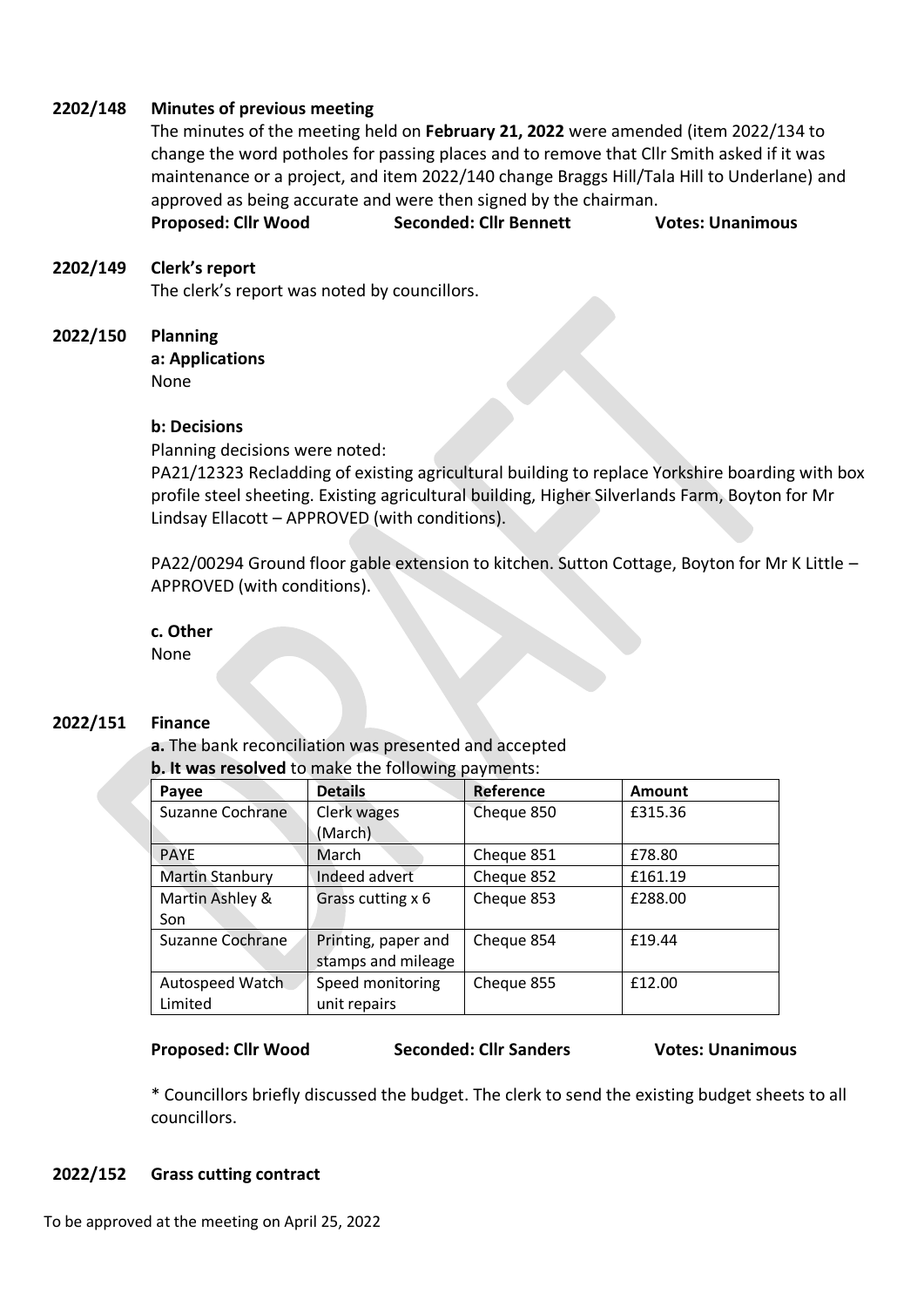The clerk circulated the six tenders received following the advertising of the grass cutting contract. Councillors resolved to go with tender number 3, which was from Martin Ashley & Son at £25 plus VAT per cut. Clerk to get contract written up.

**Proposed: Cllr Bennett Seconded: Cllr Wood Votes: Unanimous**

### **2022/153 Laptop**

Councillors resolved to accept the quote from Tavistock Computers for a Lenovo ThinkBook at £700 plus VAT (with additional set up costs charged at £40 plus VAT per hour). **Proposed: Cllr Bennett Seconded: Cllr Sanders Votes: Unanimous**

### **2022/154 Mobile telephone**

The clerk gave some prices for different mobile phones, contract and SIM only. Councillors voted to purchase the IMO Dash 4G at £21.99.

**Proposed: Cllr Bennett Seconded: Cllr Sanders Votes: Unanimous** 

#### **2022/155 Play area**

Cllr Wood noted that he had dropped the play area consultation forms off around Beacon Park, and later collected them. He received lots of comments and gave the council a summary. He received seven forms back, in addition to three emails sent to the clerk. These consisted of 1 in favour of the play area, 4 not in favour, and 2 maybe (although these were more on the no side). Among the comments were concerns about the noise, vandalism, graffiti, fires, dog mess, litter, anti-social behaviour, and it was highlighted that many elderly people live in the area. He said lots of information was given and there were some very good arguments. Cllr Bennet said the land owner supported handing over the land on the proviso that the parish council had the support of the residents, but the residents do not appear to support it. Therefore, they would not be prepared to transfer the land. Cllr Stanbury said quite a few people had said there wasn't anything for the children to do, and that area had been identified as semi-unused. The parish council had thought that as Cornwall Council was in the process of devolving responsibility and as a way to mark the Queen's Platinum Jubilee year, they would possibly provide a play area. However, Cllr Stanbury said they had listened to what the residents had said at the meeting and it had been found to be an unsuitable site and it would be left on the table. He also said there seemed to be an issue in Boyton that needs addressing independently of what had been raised. People are worried about their own wellbeing and physical damage to their property. Contact needed to be made with the police, and the MP. This would be expanded on later in the meeting.

#### **2022/156 Boyton Annual Parish Meeting**

There has not been an annual parish meeting for the last two years, but councillors decided to set the date of Monday, April 25 at 7.30pm for the 2022 Annual Parish Meeting.

#### **2022/157 Platinum Jubilee Insurance**

Clerk to check with the council's insurance company that it is covered for the jubilee events (to liaise with Bev Hunt, the jubilee secretary).

#### **2022/158 Speed camera pole**

The council revisited the subject of the speed camera pole, as Cornwall Council was under the impression that the parish council wanted to use an existing pole. However, councillors said this was not tall enough and they wanted a pole like the one at Ladycross. The clerk to contact Cornwall Council to say that the parish council would like this done as soon as possible, as it